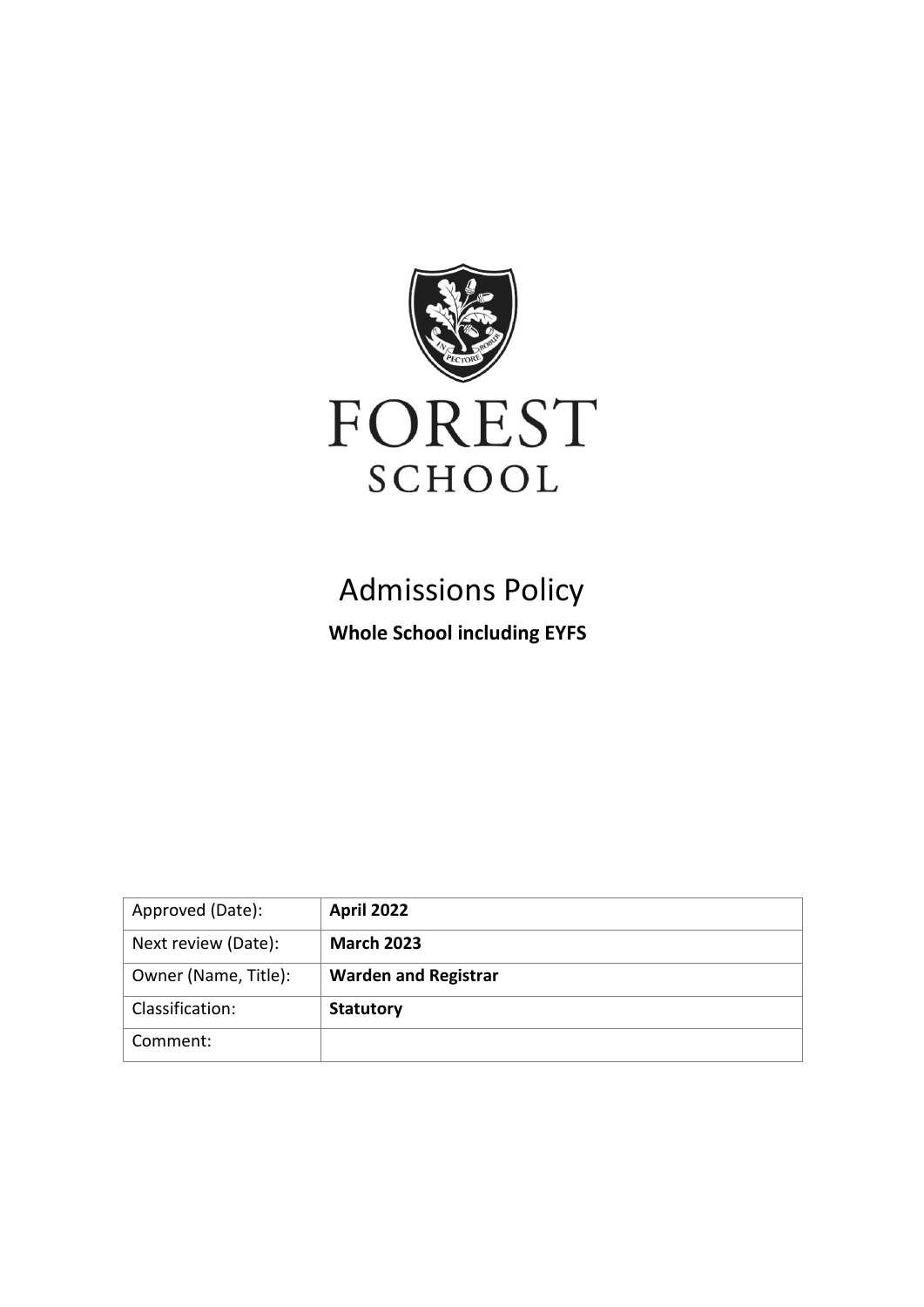#### **CONTENTS**

| $\mathbf{1}$            |  |
|-------------------------|--|
| $\mathbf{2}$            |  |
| $\overline{\mathbf{3}}$ |  |
| 4                       |  |
| 5                       |  |
| 6                       |  |
| $\overline{7}$          |  |
| 8                       |  |
| 9                       |  |
| 10                      |  |
|                         |  |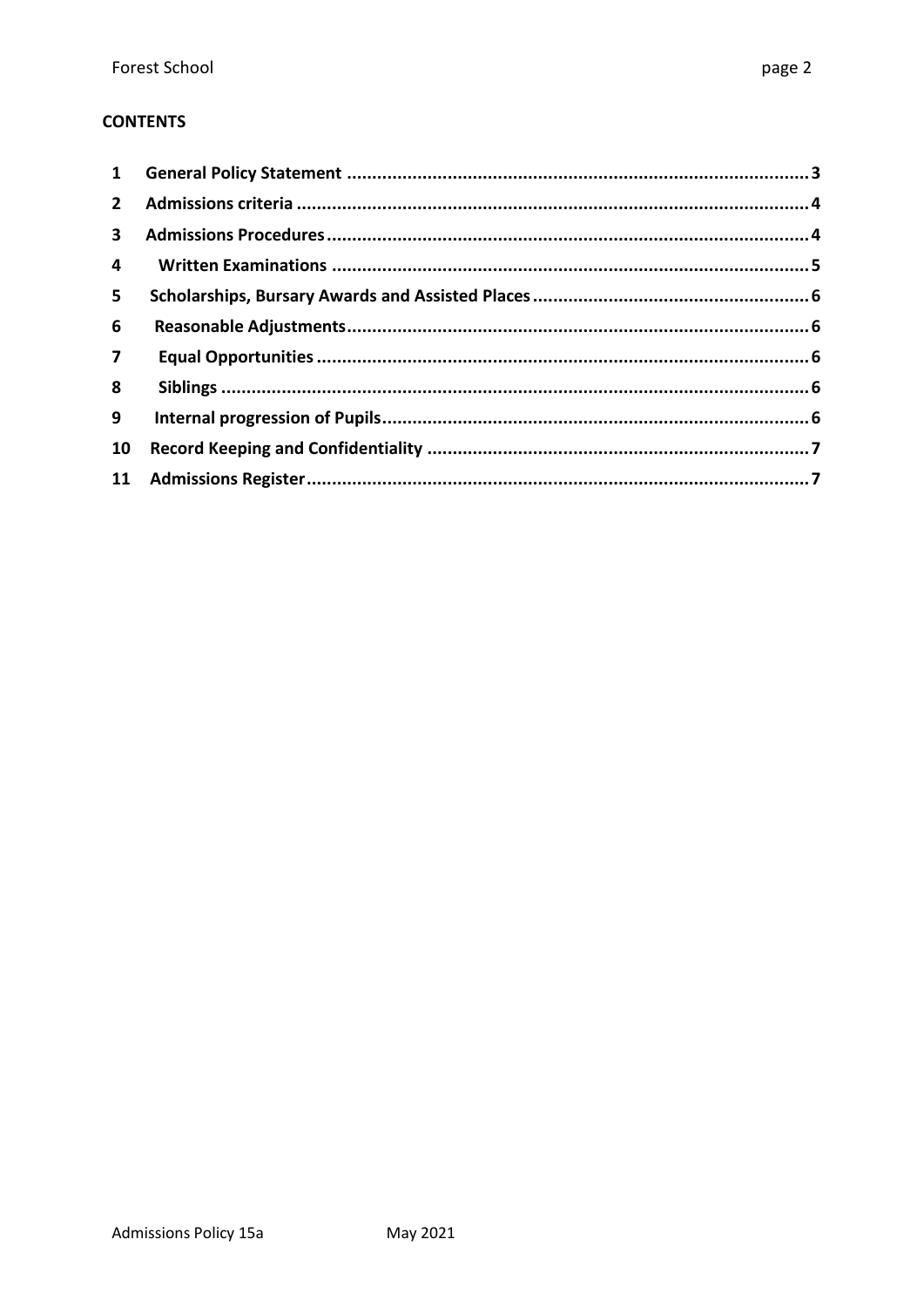### <span id="page-2-0"></span>1 General Policy Statement

- 1.1 Forest School is a selective, fee-paying school. Children are admitted on the basis of their success in competitive admissions procedures, which include written examinations and interviews. Forest's all-round educational provision is predicated on being a co-educational basis, framed by the following values: Growth/Diversity/Community/Hard Work/Learning/Wellbeing/Responsibility.
- 1.2 The aims of this policy are to:
	- set out the particulars of the School's policy on and arrangements for admissions to the School
	- to describe how the School identifies and admits children who will benefit from the education and other opportunities available at the School and who will contribute to and benefit from the ethos and activities of our School community
	- to ensure compliance with the School's responsibilities under the Equality Act 2010.
- 1.3 The procedures set out in this policy apply at each of the main points of entry to the School and also to applicants for occasional vacancies in any other year group. The procedures also apply to existing pupils who are progressing through the School.
- 1.4 This policy has been prepared to meet the School's responsibilities under:
	- Education (Independent School Standards) Regulations 2014;
	- Statutory framework for the Early Years Foundation Stage (DfE, September 2021);
	- Education and Skills Act 2008;
	- Children Act 1989;
	- Childcare Act 2006;
	- Equality Act 2010; and
	- Data Protection Act 2018 and General Data Protection Regulation (GDPR)
- 1.5 This policy has regard to the following statutory guidance and advice:
	- Children missing education (DfE, September 2016);
	- SEND Code of practice: 0 to 25 years (DfE and Department of Health, May 2015); and
	- School attendance (DfE, August 2020).
- 1.6 This policy should be read in conjunction with:
	- Equal Opportunities Policy
	- Data Protection Policy
	- Learning Support Policy
- 1.7 School's Terms and Conditions

The School's Terms and Conditions are made available to parents as part of the admissions process; however, this does not confer a binding contractual obligation on the parents at that stage.

15a Admissions Policy **April 2022**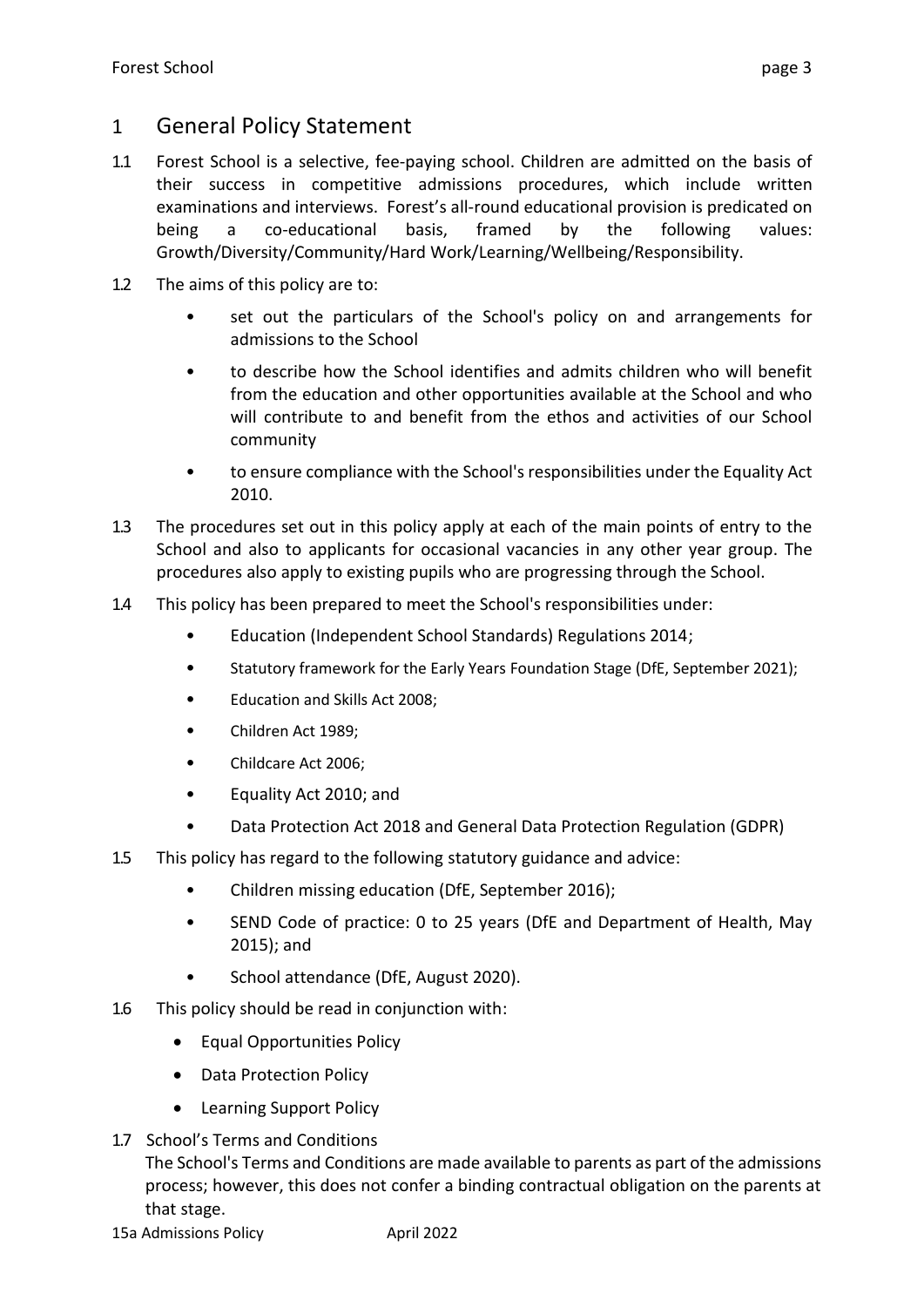### <span id="page-3-0"></span>2 Admissions criteria

- 2.1 The admissions criteria for external applicants are:
	- success in the relevant entrance assessments; and
	- satisfactory interview (where applicable); and
	- a positive confidential reference from the applicant's present school (if applicable);
	- commitment to the School's ethos as described in the School's aims
	- ability and willingness to benefit from the School's broad and varied curriculum; and
	- will make a positive contribution to the School community.
- 2.2 We reserve the right to restrict the offer of places to children who we feel can benefit from the broad and varied curriculum offered and make a positive contribution to the School community.
- 2.3 All applicants must have a legal right to live and study in the UK.
- 2.4 It is assumed that pupils will automatically progress through the School, subject to him/her meeting the required standards of behaviour and progress and the School continuing to be able to meet their needs.

### <span id="page-3-1"></span>3 Admissions Procedures

- 3.1 To register for a place, parents are required to complete a registration form, which is available on the School's website and to pay the applicable registration fee. Further information about registration is available in the School prospectus and on the website.
- 3.2 The details of the admissions procedure vary according to the age of the applicant. Parents of applicants are informed by an agreed date of the outcome of the application. There is no mechanism for appeal against a decision, although bona fide enquiries will be considered sympathetically by the School.
- 3.3 The procedure to be followed at each entry point is as follows:

#### **4+ Entry**

- 3.4 Applicants will be assessed on a series of low-key activities which include: picture recognition, some letter recognition, following a pattern, knowing colours, counting, drawing, naming simple shapes, sequencing, listening to a story, playing and responding sensibly to the adults who are present.
- 3.5 At 4+ pupils are assessed within a range of similar birth dates and places are awarded across the year group.

#### **11+ Entry**

- 3.6 All 11+ Candidates will be interviewed prior to the entrance examination.
- 3.7 Applicants will be required to take an entrance examination in English and Mathematics.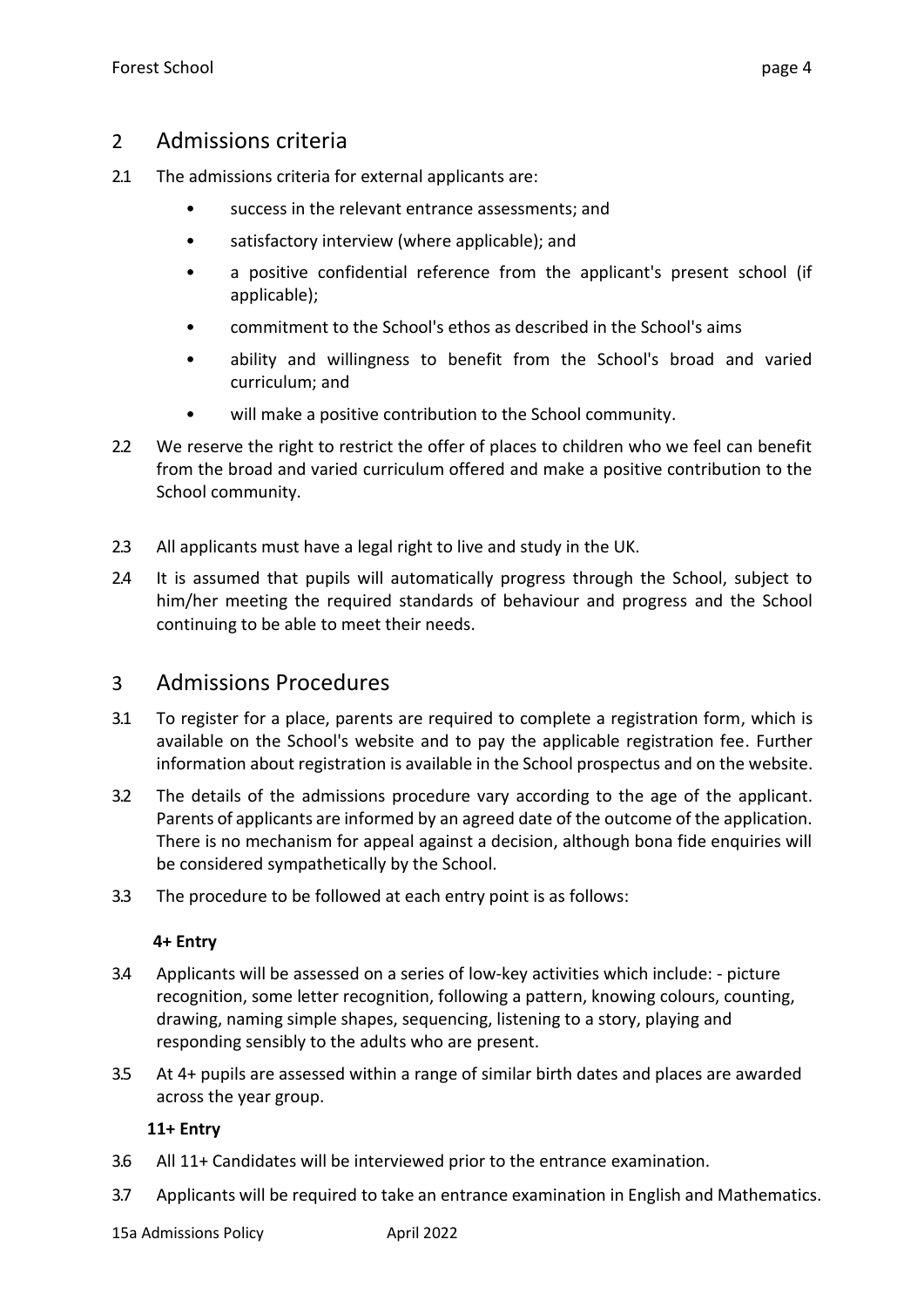3.8 A written confidential reference from the applicant's present school is also required.

#### **13+ Entry**

- 3.9 Applicants will be required to take an entrance examination in English and Mathematics.
- 3.10 Applicants who have performed satisfactorily in the entrance examination will be called for interview with a senior member of staff and will be notified by email.
- 3.11 A written confidential reference from the applicant's present school is also required.

#### **16+ Entry**

- 3.12 Applicants will be required to take an entrance examination. Applicants who have performed satisfactorily in the entrance examination will be called for interview with a senior member of staff and will be notified by email.
- 3.13 Applicants for entry into Sixth Form must have achieved at least grade 4/C in English and Mathematics; and at least three 7/A grades and three 6/B grades; and the required grade at I/GCSE in the qualifying subject(s) required for their chosen courses.
- 3.14 Applicants who apply to Sixth Form without I/GCSEs will be assessed through the entrance examination to ascertain their suitability for the Sixth Form curriculum. We may take into account other equivalent qualifications held by these applicants.
- 3.15 A written confidential reference from the applicant's present school is also required as well as a copy of their most recent report, probably from the end of Year 10.

#### **Occasional Places**

3.16 Other points/years of entry may be considered if places become available. This will be at the discretion of the Warden and Registrar.

### <span id="page-4-0"></span>4 Written Examinations

- 4.1 The dates of entrance examinations are publicised well in advance. Examinations are conducted at the School or administered remotely from the School.
- 4.2 Full details of the format and content of the entrance examinations and copies of sample papers (at 11+, 13+ and 16+) are available on the website.
- 4.3 Written entrance examination scripts are marked, assessed, moderated and scrutinised by senior staff. Every effort is made to ensure fairness and consistency in the outcomes. All internal materials relating to assessment, such as entrance examination scripts, interview notes and results remain the confidential property of Forest School.
- 4.4 Candidates who are based outside the UK may take the exam at their current school, or suitable alternative venue such as a consulate or embassy. To be considered for an academic scholarship, applicants who are based outside the UK must take the exam on the same day as the UK candidates and as close to the same time as the time difference allows. It is the parents' responsibility to make these arrangements on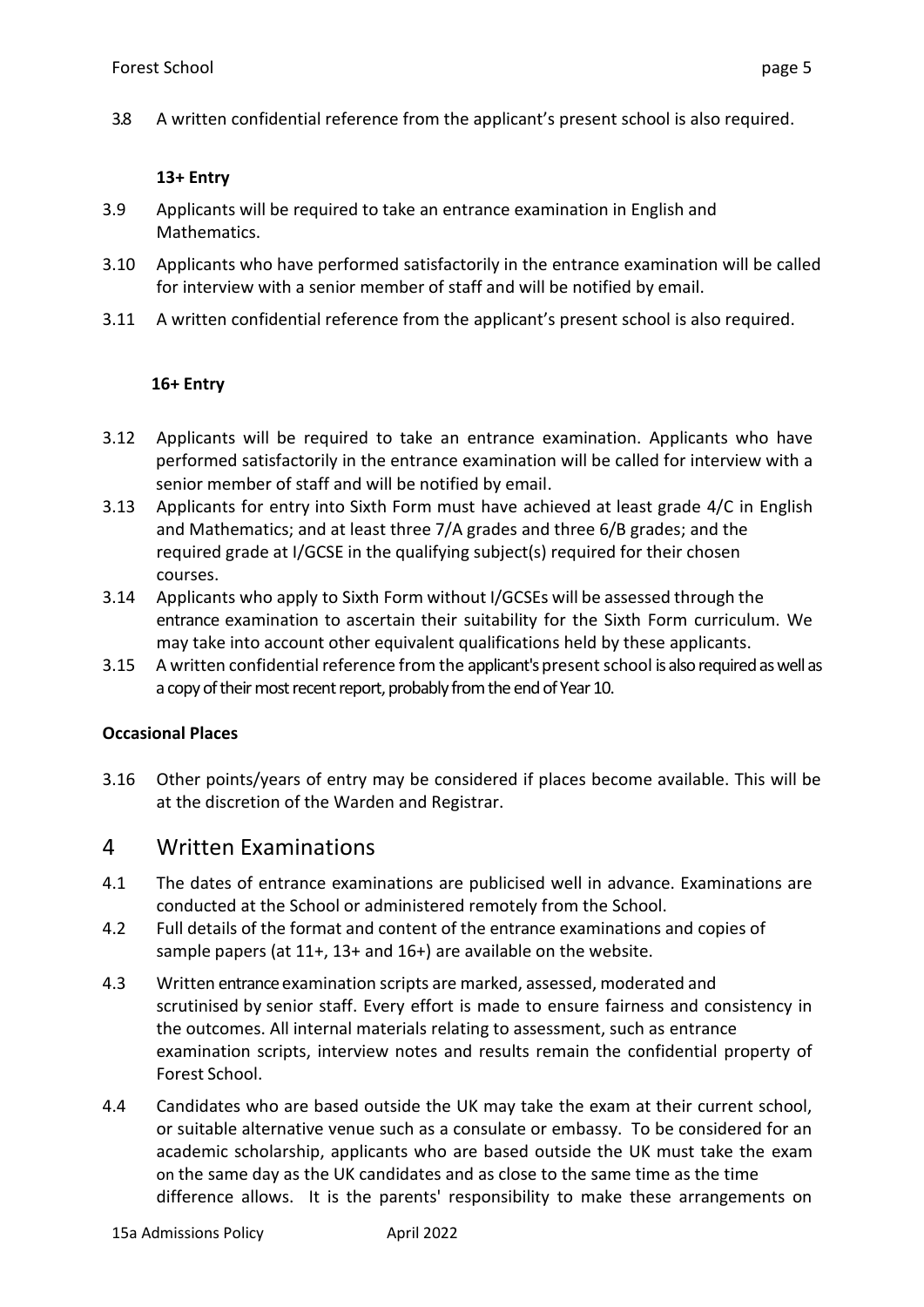behalf of applicants based outside the UK and the Admissions Office must be completely reassured by the venue and proposed invigilator.

### <span id="page-5-0"></span>5 Scholarships, Bursary Awards and Assisted Places

5.1 A number of scholarships, bursaries and Assisted Places are available. Please see the School's website [\(Scholarships, Bursaries & Assisted Places\)](https://www.forest.org.uk/admissions/scholarships-bursaries-assisted-places/) or the Assisted Places Policy or for further information or contact the Admissions Office [admissions@forest.org.uk](mailto:admissions@forest.org.uk)

### <span id="page-5-1"></span>6 Reasonable Adjustments

- 6.1 The School will make any reasonable additional or alternative arrangements to ensure that the School's admission procedures are accessible to disabled children.
- 6.2 The School will consult with parents and such other persons or organisations as necessary in order to ascertain a child's particular needs and the nature of any additional or alternative arrangements which would be required to meet them if an offer of a place was made.
- 6.3 Parents of a child who has a disability or special educational needs are required to provide the School with full details of this on registration, including copies of all written reports and other information. If the parents refuse or fail to provide details about a child's disability or special educational needs where these are known the School will exercise its right not to progress the application for admission.
- 6.4 Exam access arrangements for admissions are facilitated in line with JCQ regulations and, where applicable a report written by an appropriate professional should be submitted by the parents in advance of the entrance examination so that the School may consider any adjustments which can reasonably be made. A copy of relevant up‐ to-date documentation indicating any medical, special educational need and/or disability should be submitted to the Admissions Office at least one month before the date of the entrance examination.

## <span id="page-5-2"></span>7 Equal Opportunities

7.1 All applicants for admission will be treated equally, irrespective of their or their parents' race, sexual orientation, religion or belief, pregnancy or maternity, sex, gender reassignment or any disability. Applicants will also be treated equally in respect of their parents' age, sex or marital or civil partnership status. Forest School's Equal Opportunities Policy is available on the website.

### <span id="page-5-3"></span>8 Siblings

8.1 Priority is not given to siblings of a current pupil at the proposed time of entry, although admission is not automatic and all siblings must meet the admissions criteria set out at section 2.

# <span id="page-5-4"></span>9 Internal progression of Pupils

9.1 Subject to satisfactory academic progress and conduct it is expected that pupils will remain at Forest until the end of Year 13.